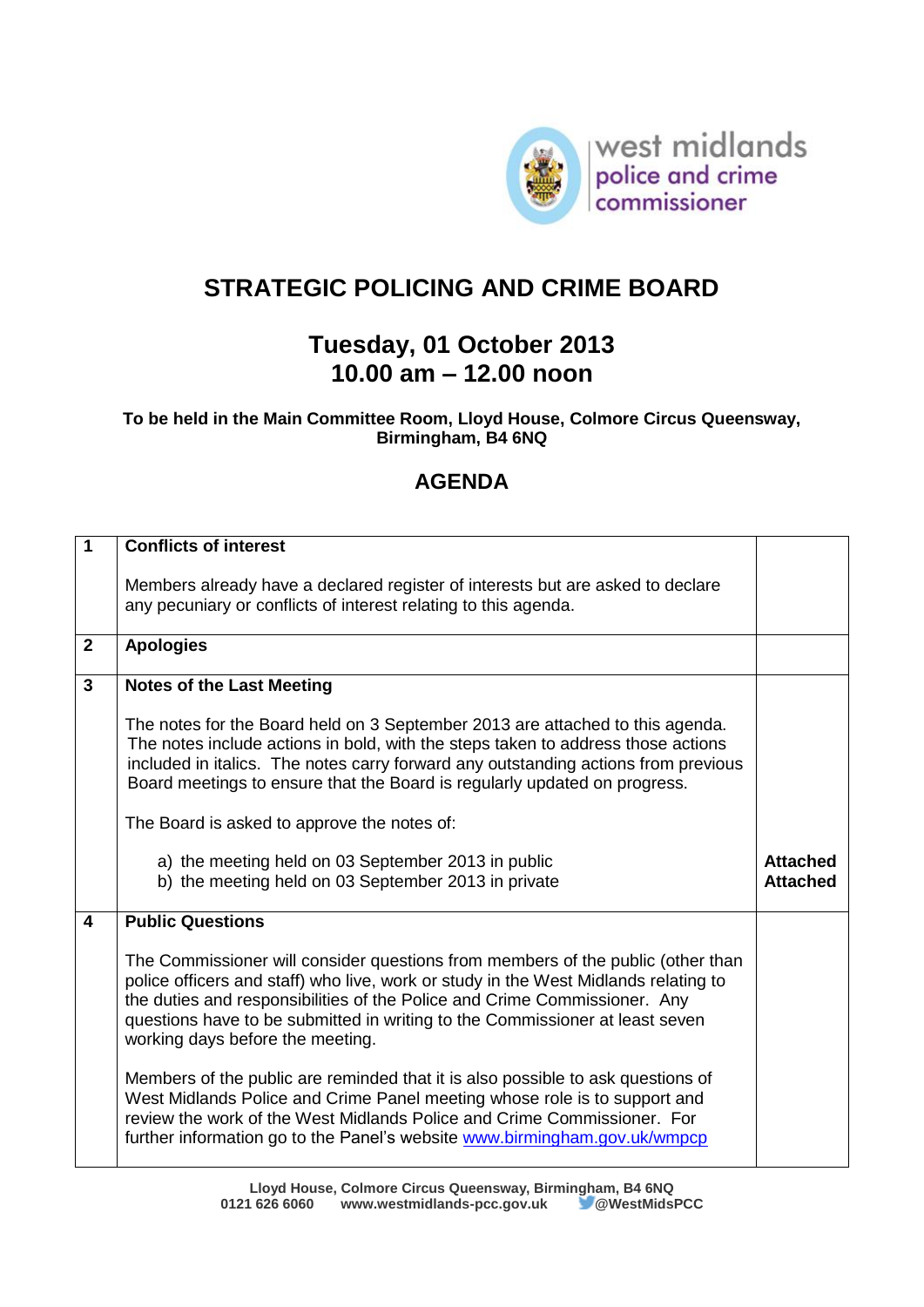| $5\phantom{1}$ | Finance: Revenue Monitoring and Procurement Activity                                                                                                                                                                                                                                                                                                                                                           | <b>Attached</b> |
|----------------|----------------------------------------------------------------------------------------------------------------------------------------------------------------------------------------------------------------------------------------------------------------------------------------------------------------------------------------------------------------------------------------------------------------|-----------------|
|                | The Board is asked to consider the attached report from the Commissioner's Chief<br>Financial Officer and the Director of Resources. The Report has been prepared in<br>line with the approach supported by the Board at its meeting on 30 April 2013.<br>Details of this can be found on the Commissioner's website at www.westmidlands-<br>pcc.gov.uk/media/208610/06_spcb_30_apr_13_financial_reporting.pdf |                 |
| 6              | <b>Estates Strategy Update</b>                                                                                                                                                                                                                                                                                                                                                                                 | <b>Attached</b> |
|                | The Board is asked to consider the attached report from the Director of Resources<br>which provides an update on the estates strategy.                                                                                                                                                                                                                                                                         |                 |
| $\overline{7}$ | Performance against the 2013-14 milestones and deliverables in the Police<br>and Crime Plan                                                                                                                                                                                                                                                                                                                    | <b>Attached</b> |
|                | The Board is asked to consider the attached report from the Chief Constable on<br>performance. The Report has been prepared in line with the approach supported<br>by the Board at its meeting on 14 May 2013. Details of this can be found on the<br>Commissioner's website www.westmidlands-<br>pcc.gov.uk/media/212413/05 spcb 14 may 13 performance against the police<br>and crime plan.pdf               |                 |
| 8              | <b>ACC Crime Portfolio Update</b>                                                                                                                                                                                                                                                                                                                                                                              | <b>Attached</b> |
|                | The Board is asked to consider the attached report from the Assistant Chief<br>Constable Sharon Rowe on her crime portfolio.                                                                                                                                                                                                                                                                                   |                 |
|                | There is a report from a member of the Command Team at each meeting of the<br>Board covering their portfolio of work. Each portfolio will be considered by the<br>Board twice a year.                                                                                                                                                                                                                          |                 |
| 9              | <b>Force Contact - 5Ci</b>                                                                                                                                                                                                                                                                                                                                                                                     | <b>Attached</b> |
|                | The Board is asked to consider the attached report from Ch Supt James Andronov<br>which provides an update on developments within Force Contact and an overview<br>of the progress of the 5Ci Change Programme.                                                                                                                                                                                                |                 |
| 10             | <b>CCTV, ANPR and Surveillance</b>                                                                                                                                                                                                                                                                                                                                                                             | <b>Attached</b> |
|                | The Board is asked to consider the attached report from the Head of Operations<br>which outlines the use and management by the Force of closed circuit television<br>(CCTV), automatic number plate recognition (ANPR) and aspects of surveillance.                                                                                                                                                            |                 |
| 11             | <b>Force Chaplaincy</b>                                                                                                                                                                                                                                                                                                                                                                                        | <b>Attached</b> |
|                | The Board is asked to consider the attached report from the Director of Resources<br>which provides an update on the work of the Force Chaplaincy service.                                                                                                                                                                                                                                                     |                 |